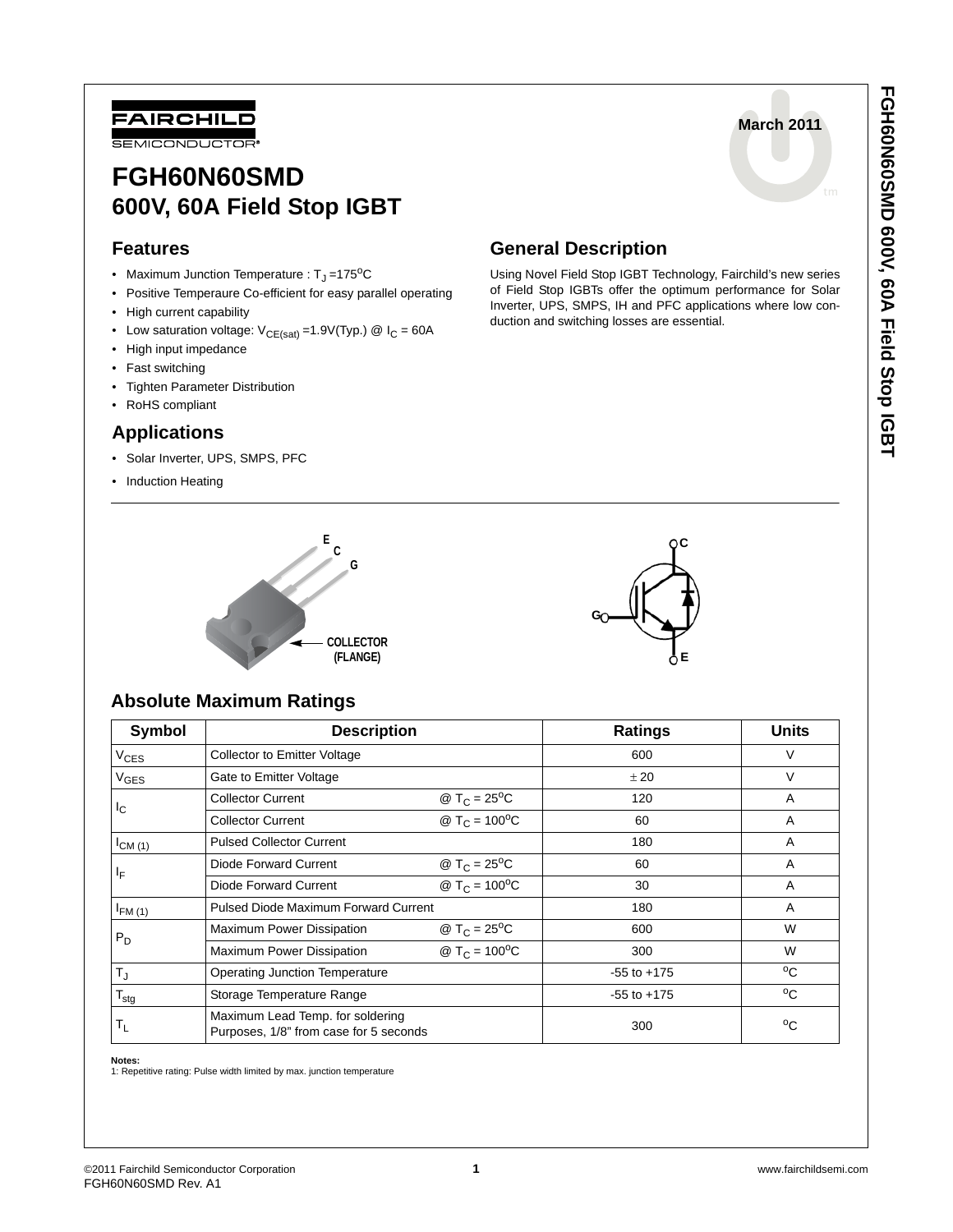## **Thermal Characteristics**

| <b>Symbol</b><br><b>Parameter</b> |                                         | Typ.   | Max. | Units          |  |
|-----------------------------------|-----------------------------------------|--------|------|----------------|--|
| $R_{\theta\text{JC}}$ (IGBT)      | Thermal Resistance, Junction to Case    | $\sim$ | 0.25 | $^{\circ}$ C/W |  |
| $R_{AIC}$ (Diode)                 | Thermal Resistance, Junction to Case    |        |      | $\rm ^{o}C/W$  |  |
| $R_{\theta$ JA                    | Thermal Resistance, Junction to Ambient | -      | 40   | $\rm ^{o}C/W$  |  |

# **Package Marking and Ordering Information**

| <b>Device Marking</b> | Device      | Package | <b>Reel Size</b>         | <b>Tape Width</b> | Quantity |
|-----------------------|-------------|---------|--------------------------|-------------------|----------|
| FGH60N60SMD           | FGH60N60SMD | TO-247  | $\overline{\phantom{0}}$ |                   | 30       |

# **Electrical Characteristics of the IGBT**  $T_{C} = 25^{\circ}C$  unless otherwise noted

| Symbol                                     | Parameter                                       | <b>Test Conditions</b>                                       | Min.                     | Typ.           | Max.                     | <b>Units</b>       |
|--------------------------------------------|-------------------------------------------------|--------------------------------------------------------------|--------------------------|----------------|--------------------------|--------------------|
| <b>Off Characteristics</b>                 |                                                 |                                                              |                          |                |                          |                    |
| <b>BV<sub>CES</sub></b>                    | Collector to Emitter Breakdown Voltage          | $V_{GE} = 0V$ , $I_C = 250 \mu A$                            | 600                      | $\blacksquare$ | $\blacksquare$           | $\vee$             |
| $\Delta$ BV <sub>CES</sub><br>$\Delta T_J$ | Temperature Coefficient of Breakdown<br>Voltage | $V_{GE} = 0V$ , $I_C = 250 \mu A$                            |                          | 0.6            |                          | $V$ <sup>O</sup> C |
| <sup>I</sup> CES                           | <b>Collector Cut-Off Current</b>                | $V_{CE} = V_{CES}$ , $V_{GE} = 0V$                           | $\overline{a}$           |                | 250                      | μA                 |
| <b>I</b> GES                               | G-E Leakage Current                             | $V_{GE} = V_{GES}$ , $V_{CE} = 0V$                           |                          |                | ±400                     | nA                 |
| <b>On Characteristics</b>                  |                                                 |                                                              |                          |                |                          |                    |
| $V_{GE(th)}$                               | <b>G-E Threshold Voltage</b>                    | $I_C = 250 \mu A$ , $V_{CE} = V_{GE}$                        | 3.5                      | 4.5            | 6.0                      | V                  |
|                                            |                                                 | $I_C = 60A$ , $V_{GE} = 15V$                                 | L,                       | 1.9            | 2.5                      | $\vee$             |
| $V_{CE(sat)}$                              | <b>Collector to Emitter Saturation Voltage</b>  | $I_C = 60A$ , $V_{GE} = 15V$ ,<br>$T_C = 175$ <sup>o</sup> C | ä,                       | 2.1            | $\sim$                   | V                  |
|                                            | <b>Dynamic Characteristics</b>                  |                                                              |                          |                |                          |                    |
| $\mathbf{C}_{\mathsf{ies}}$                | Input Capacitance                               |                                                              | $\blacksquare$           | 2915           | $\blacksquare$           | pF                 |
| C <sub>oes</sub>                           | <b>Output Capacitance</b>                       | $V_{CE} = 30V$ , $V_{GE} = 0V$ ,<br>$f = 1$ MHz              | $\overline{a}$           | 270            | $\overline{\phantom{a}}$ | pF                 |
| $C_{res}$                                  | Reverse Transfer Capacitance                    |                                                              | $\overline{a}$           | 85             | $\blacksquare$           | pF                 |
|                                            | <b>Switching Characteristics</b>                |                                                              |                          |                |                          |                    |
| $t_{d(on)}$                                | Turn-On Delay Time                              |                                                              | $\overline{a}$           | 18             | 27                       | ns                 |
| t,                                         | <b>Rise Time</b>                                |                                                              |                          | 47             | 70                       | ns                 |
| $t_{d(off)}$                               | <b>Turn-Off Delay Time</b>                      | $V_{CC}$ = 400V, $I_C$ = 60A,                                |                          | 104            | 146                      | ns                 |
| t <sub>f</sub>                             | Fall Time                                       | $R_G = 3\Omega$ , $V_{GE} = 15V$ ,                           | L,                       | 50             | 68                       | ns                 |
| $E_{on}$                                   | Turn-On Switching Loss                          | Inductive Load, $T_C = 25^{\circ}C$                          | $\overline{a}$           | 1.26           | 1.94                     | mJ                 |
| $E_{\text{off}}$                           | <b>Turn-Off Switching Loss</b>                  |                                                              | $\overline{a}$           | 0.45           | 0.6                      | mJ                 |
| $E$ <sub>ts</sub>                          | <b>Total Switching Loss</b>                     |                                                              | $\overline{a}$           | 1.71           | 2.54                     | mJ                 |
| $t_{d(on)}$                                | Turn-On Delay Time                              |                                                              | L,                       | 18             |                          | ns                 |
| $t_{r}$                                    | <b>Rise Time</b>                                |                                                              | $\overline{\phantom{a}}$ | 41             | $\blacksquare$           | ns                 |
| $t_{d(off)}$                               | Turn-Off Delay Time                             | $V_{CC}$ = 400V, $I_C$ = 60A,                                | $\overline{\phantom{a}}$ | 115            | $\blacksquare$           | ns                 |
| t <sub>f</sub>                             | Fall Time                                       | $R_G = 3\Omega$ , $V_{GE} = 15V$ ,                           |                          | 48             |                          | ns                 |
| $\mathsf{E}_{\mathsf{on}}$                 | Turn-On Switching Loss                          | Inductive Load, $T_C = 175$ <sup>o</sup> C                   | $\overline{a}$           | 2.1            |                          | mJ                 |
| $E_{\text{off}}$                           | <b>Turn-Off Switching Loss</b>                  |                                                              | $\overline{a}$           | 0.78           | $\blacksquare$           | mJ                 |
| $E$ <sub>ts</sub>                          | <b>Total Switching Loss</b>                     |                                                              | L.                       | 2.88           | $\overline{\phantom{a}}$ | mJ                 |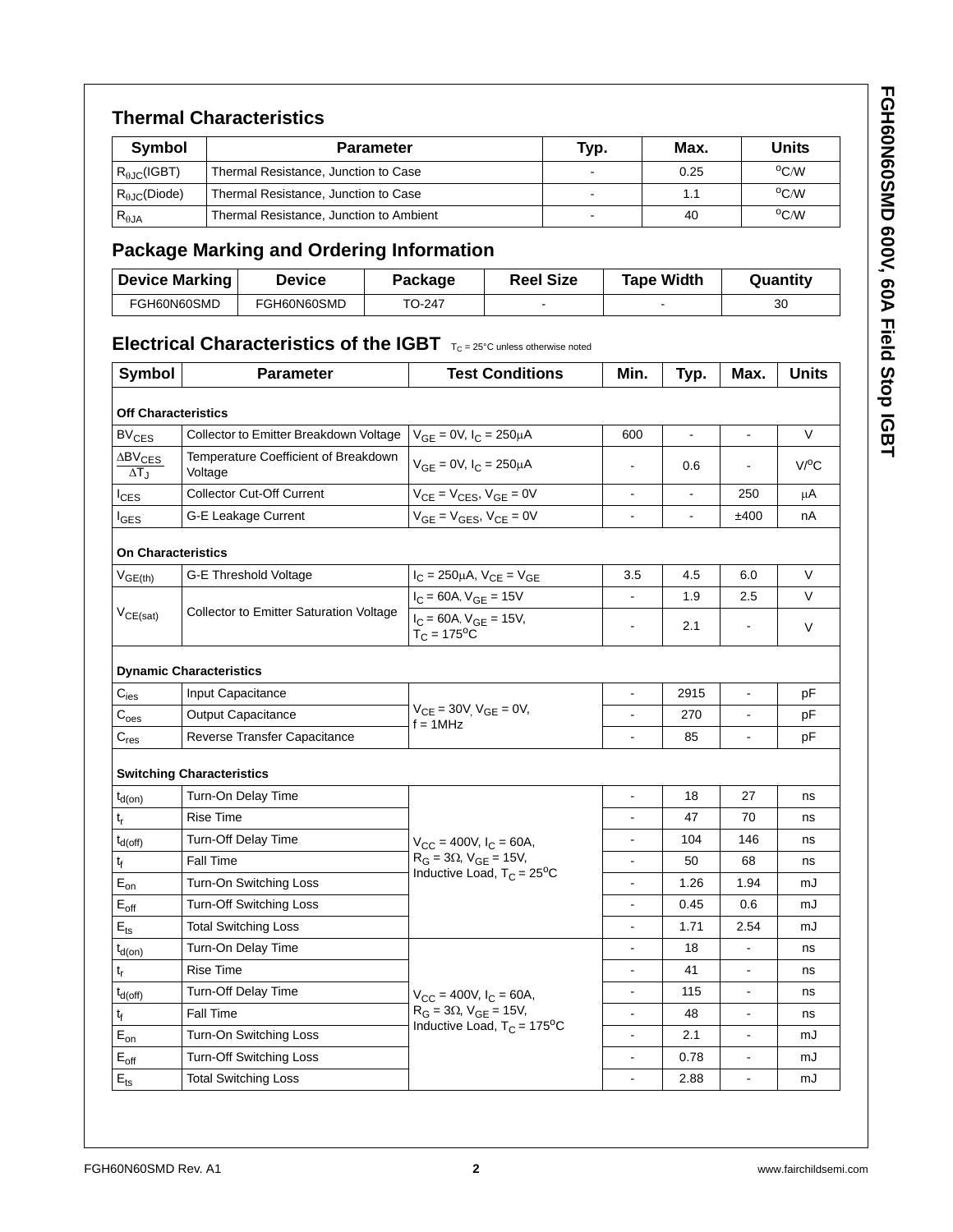# **Electrical Characteristics of the IGBT** (Continued)

| <b>Symbol</b>            | <b>Parameter</b>         | <b>Test Conditions</b>                          | Min. | Typ. | Max | Units i |
|--------------------------|--------------------------|-------------------------------------------------|------|------|-----|---------|
| $Q_{\rm q}$              | <b>Total Gate Charge</b> |                                                 | ٠    | 189  | 284 | nC      |
| $Q_{ge}$                 | Gate to Emitter Charge   | $V_{CE}$ = 400V, $I_C$ = 60A,<br>$V_{GF} = 15V$ |      | 20   | 30  | nC      |
| $\mathsf{Q}_\mathsf{gc}$ | Gate to Collector Charge |                                                 | -    | 91   | 137 | nC      |

# Electrical Characteristics of the Diode **TC = 25°C unless otherwise noted**

| Symbol    | <b>Parameter</b>              | <b>Test Conditions</b>                      |                            | Min.                     | Typ. | Max | <b>Units</b> |
|-----------|-------------------------------|---------------------------------------------|----------------------------|--------------------------|------|-----|--------------|
| $V_{FM}$  | Diode Forward Voltage         | $I_F = 30A$                                 | $T_C = 25^{\circ}C$        | $\overline{\phantom{a}}$ | 2.1  | 2.7 | V            |
|           |                               |                                             | $T_C = 175$ <sup>o</sup> C | $\blacksquare$           | 1.7  |     |              |
| $E_{rec}$ | Reverse Recovery Energy       |                                             | $T_C = 175$ <sup>o</sup> C | $\blacksquare$           | 79   |     | uJ           |
| $t_{rr}$  | Diode Reverse Recovery Time   | $I_F = 30A$ , dl <sub>F</sub> /dt = 200A/us | $T_C = 25^{\circ}C$        | $\blacksquare$           | 30   | 39  | ns           |
|           |                               |                                             | $T_C = 175$ <sup>o</sup> C | $\overline{\phantom{0}}$ | 72   |     |              |
| $Q_{rr}$  | Diode Reverse Recovery Charge |                                             | $T_C = 25^{\circ}C$        | $\blacksquare$           | 44   | 62  | nC           |
|           |                               |                                             | $T_C = 175$ <sup>o</sup> C | $\blacksquare$           | 238  |     |              |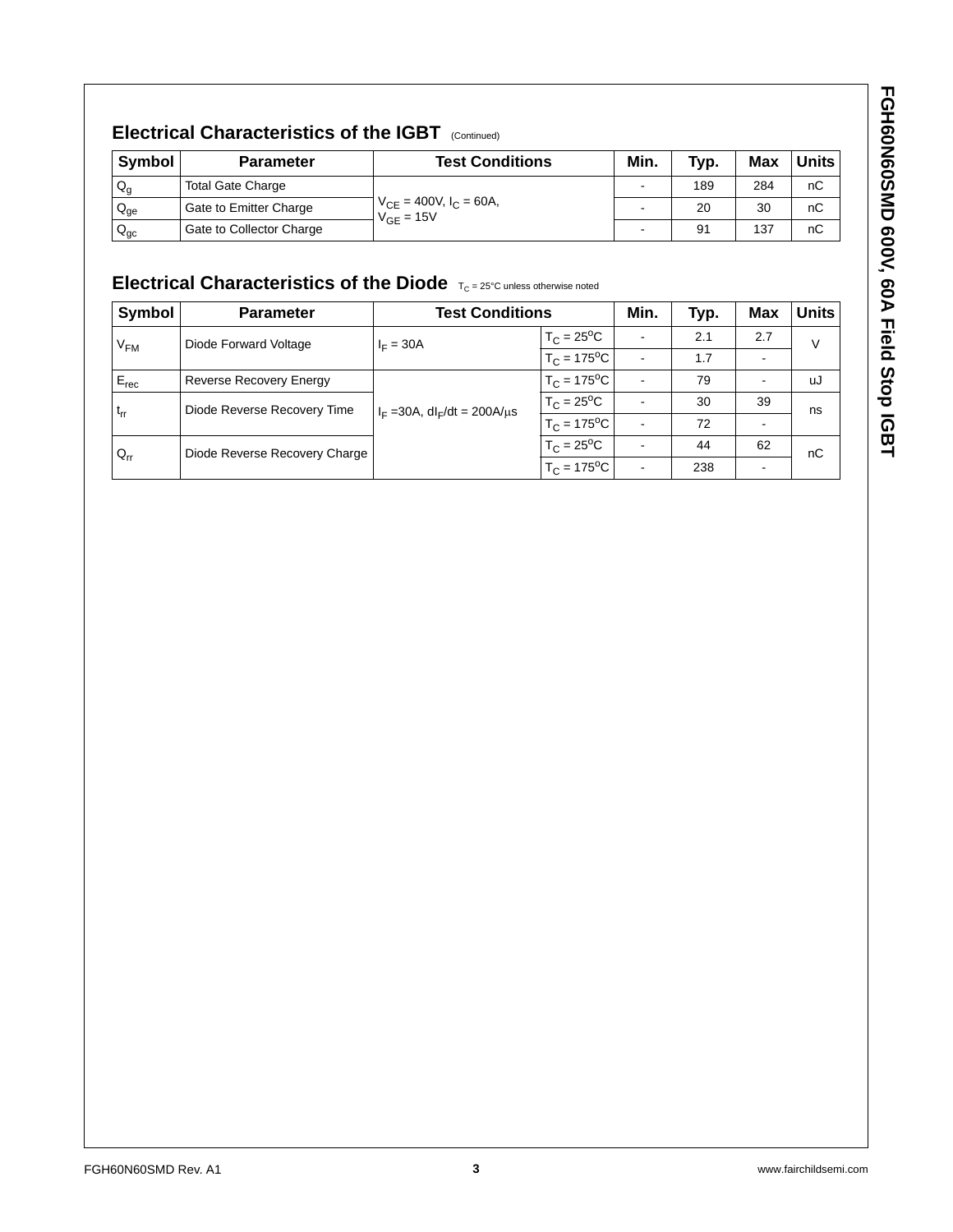## **Typical Performance Characteristics**







Figure 5. Saturation Voltage vs. Case **Figure 6. Saturation Voltage vs. V<sub>GE</sub> Temperature at Variant Current Level**



Figure 1. Typical Output Characteristics **Figure 2. Typical Output Characteristics** 





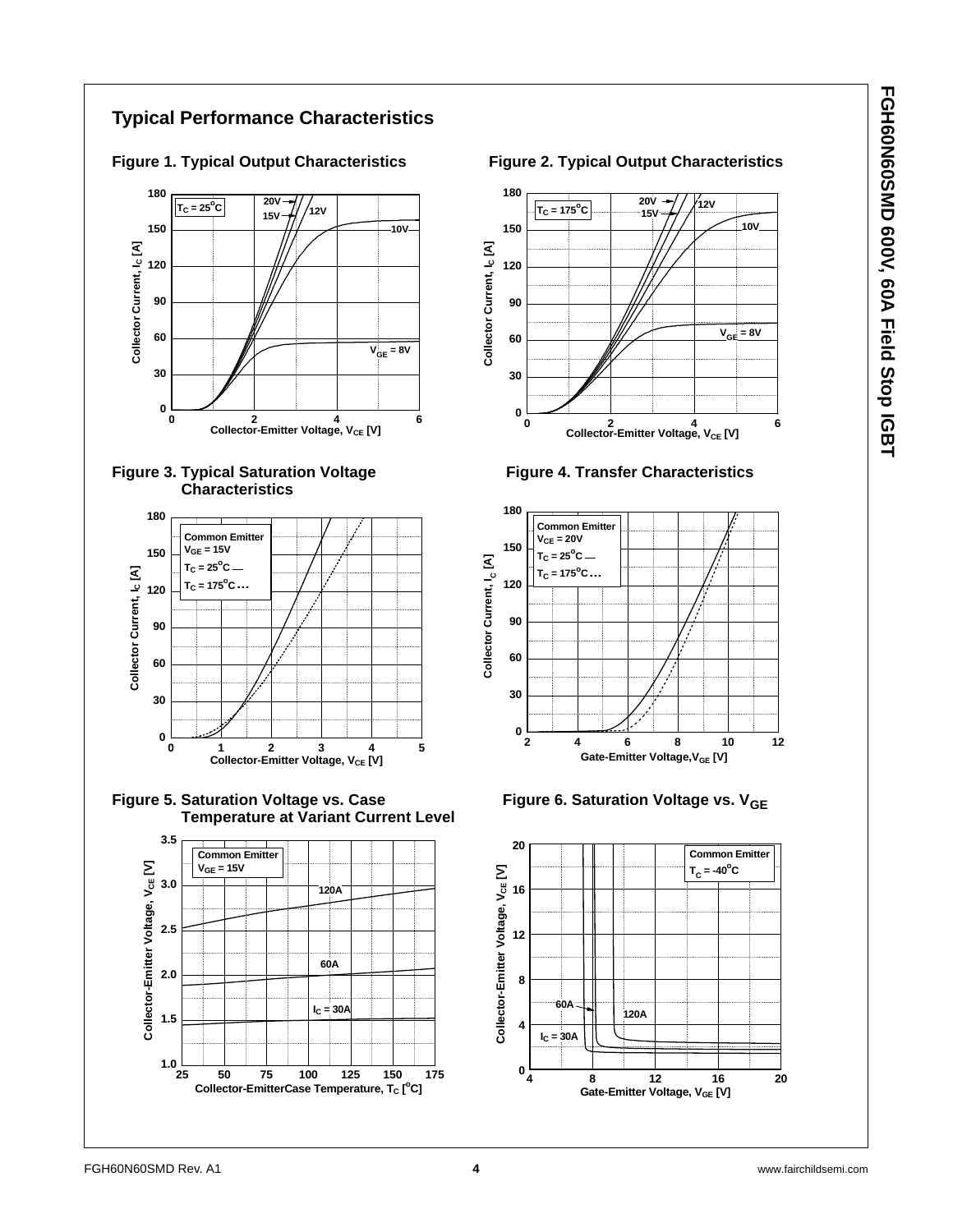## **Typical Performance Characteristics**











**Figure 7. Saturation Voltage vs. V<sub>GE</sub> Figure 8. Saturation Voltage vs. V<sub>GE</sub>** 





Figure 11. SOA Characteristics **Figure 12. Turn-on Characteristics vs. Gate Resistance**

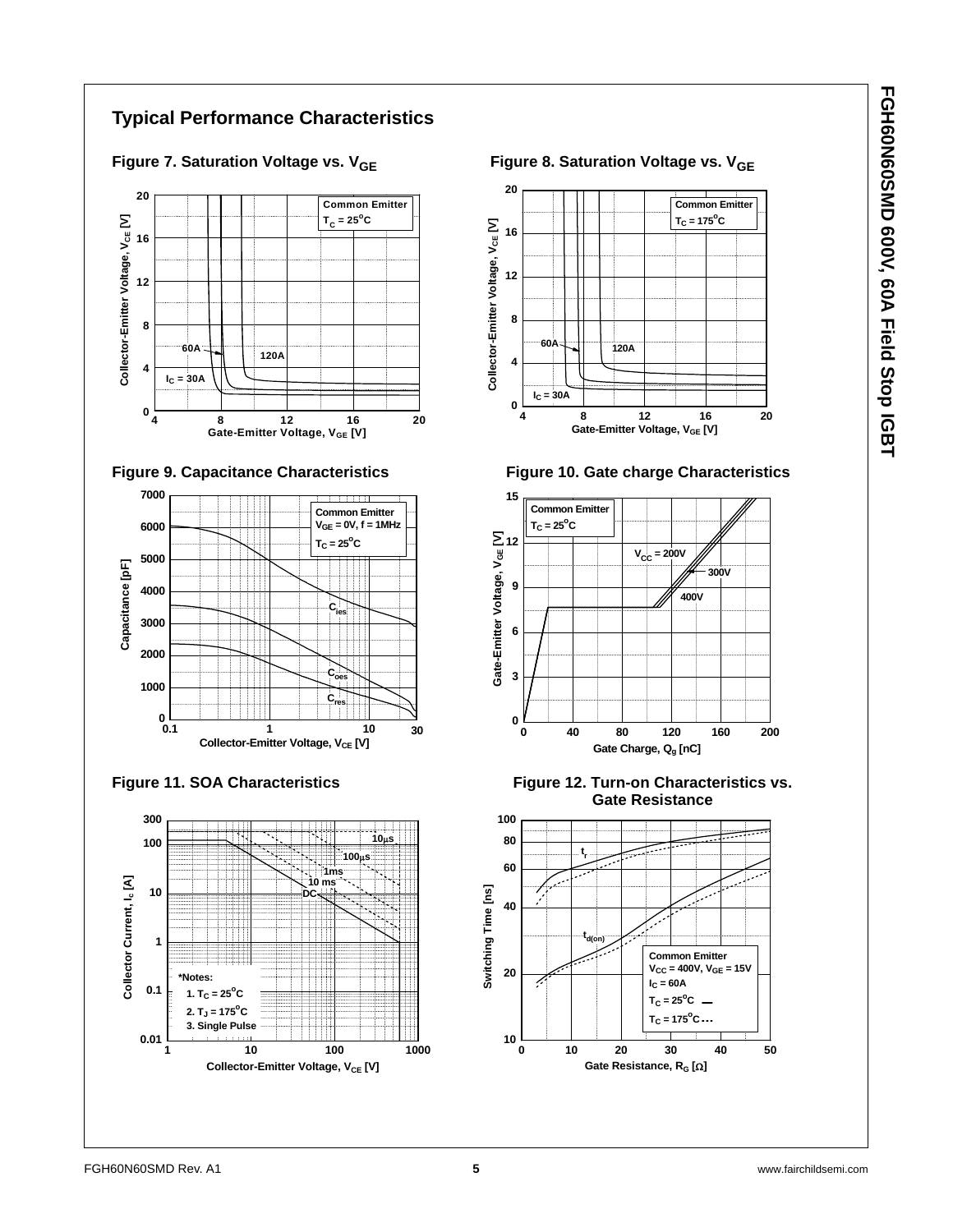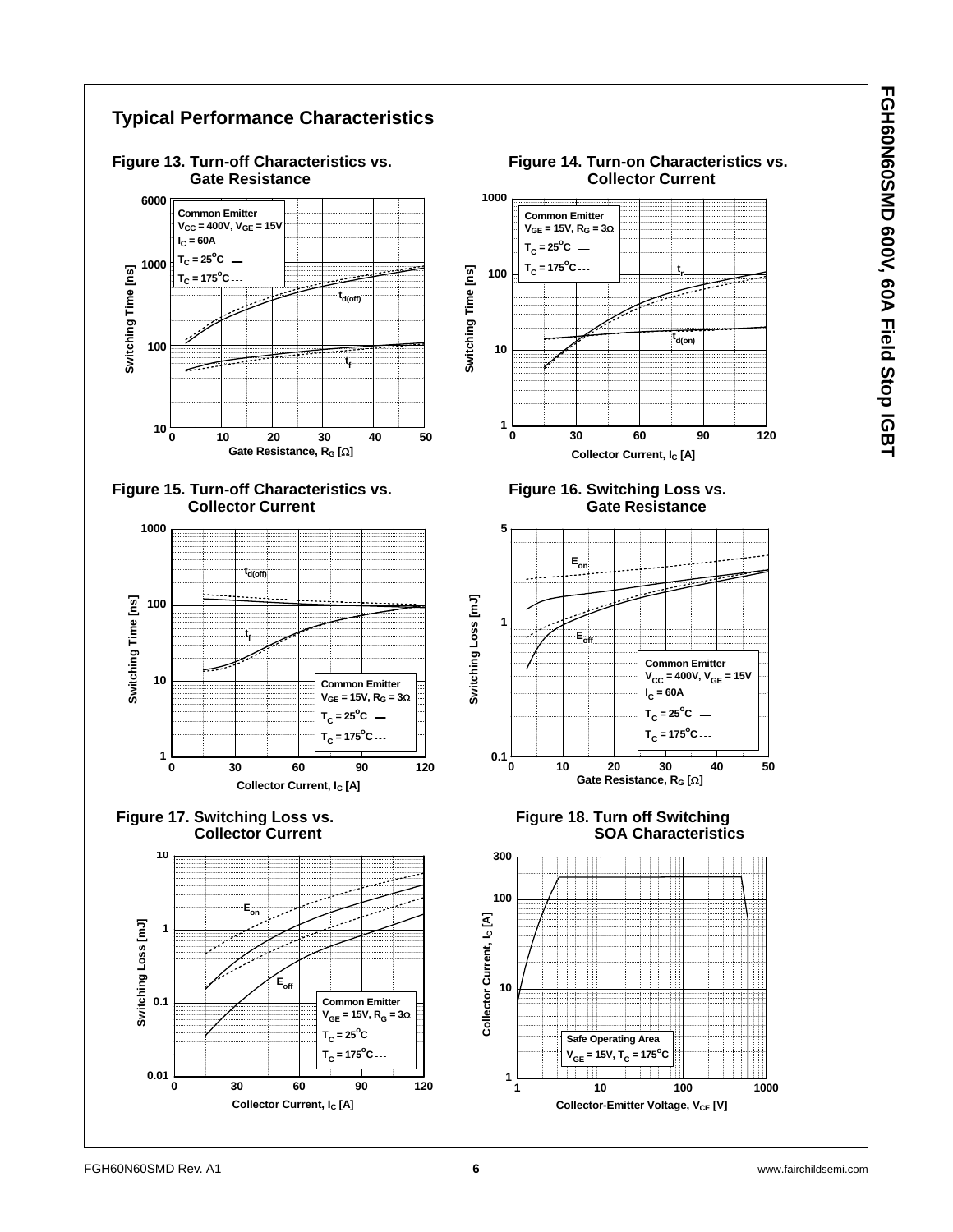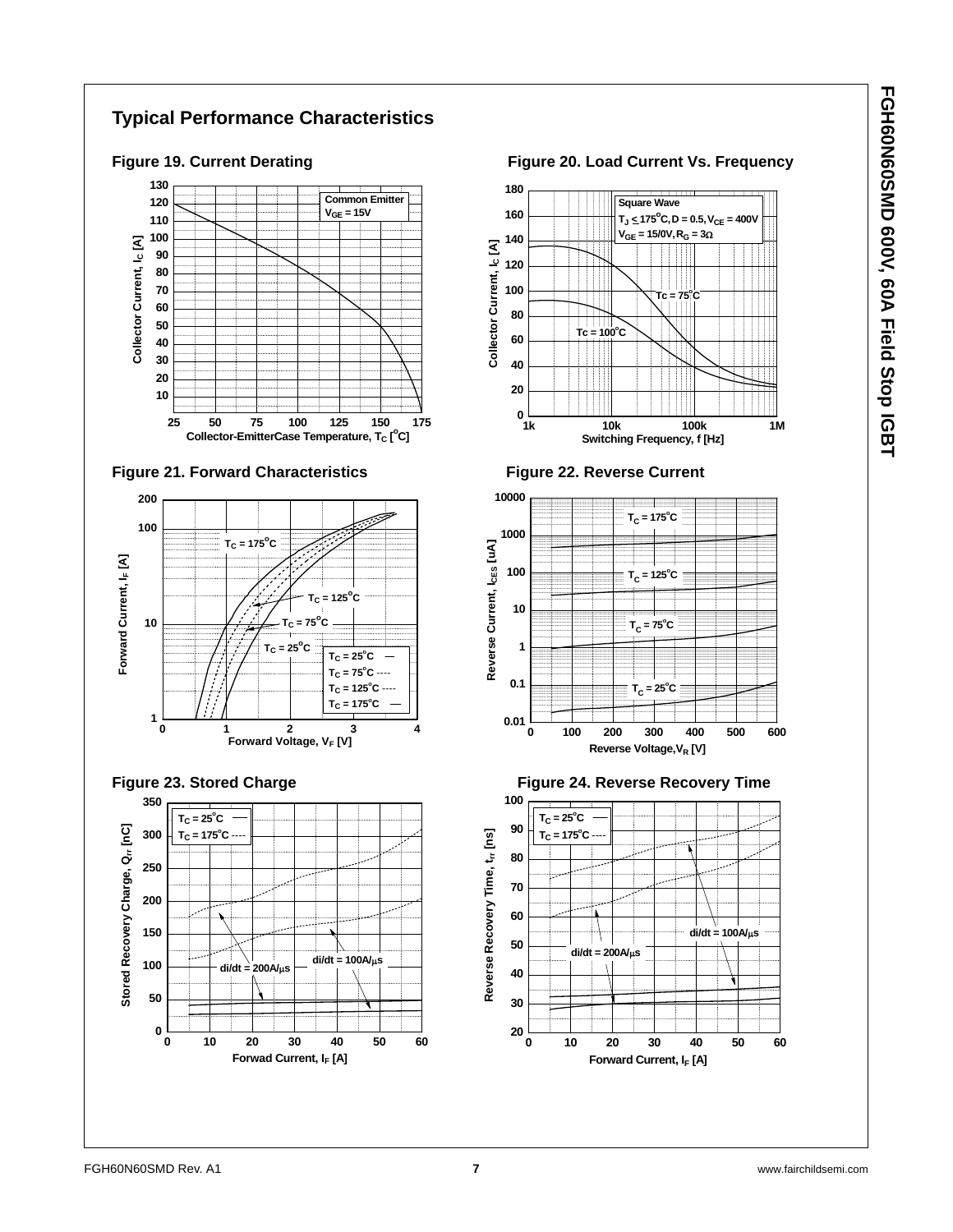**Typical Performance Characteristics Figure 25.Transient Thermal Impedance of IGBT 0.5** Thermal Response [Zthjc] **Thermal Response [Zthjc] 0.5** n : **0.1 0.2 0.1 0.05** T **0.02 0.01**  $P_{DM}$ **0.01**  $t_1$ **single pulse**  $t<sub>2</sub>$ tii **Duty Factor, D = t1/t2 Peak T<sub>j</sub> = Pdm x Zthjc + T<sub>C</sub>**  $1E-3$ <br>1E-5 **1E-5 1E-4 1E-3 0.01 0.1 1 Rectangular Pulse Duration [sec]**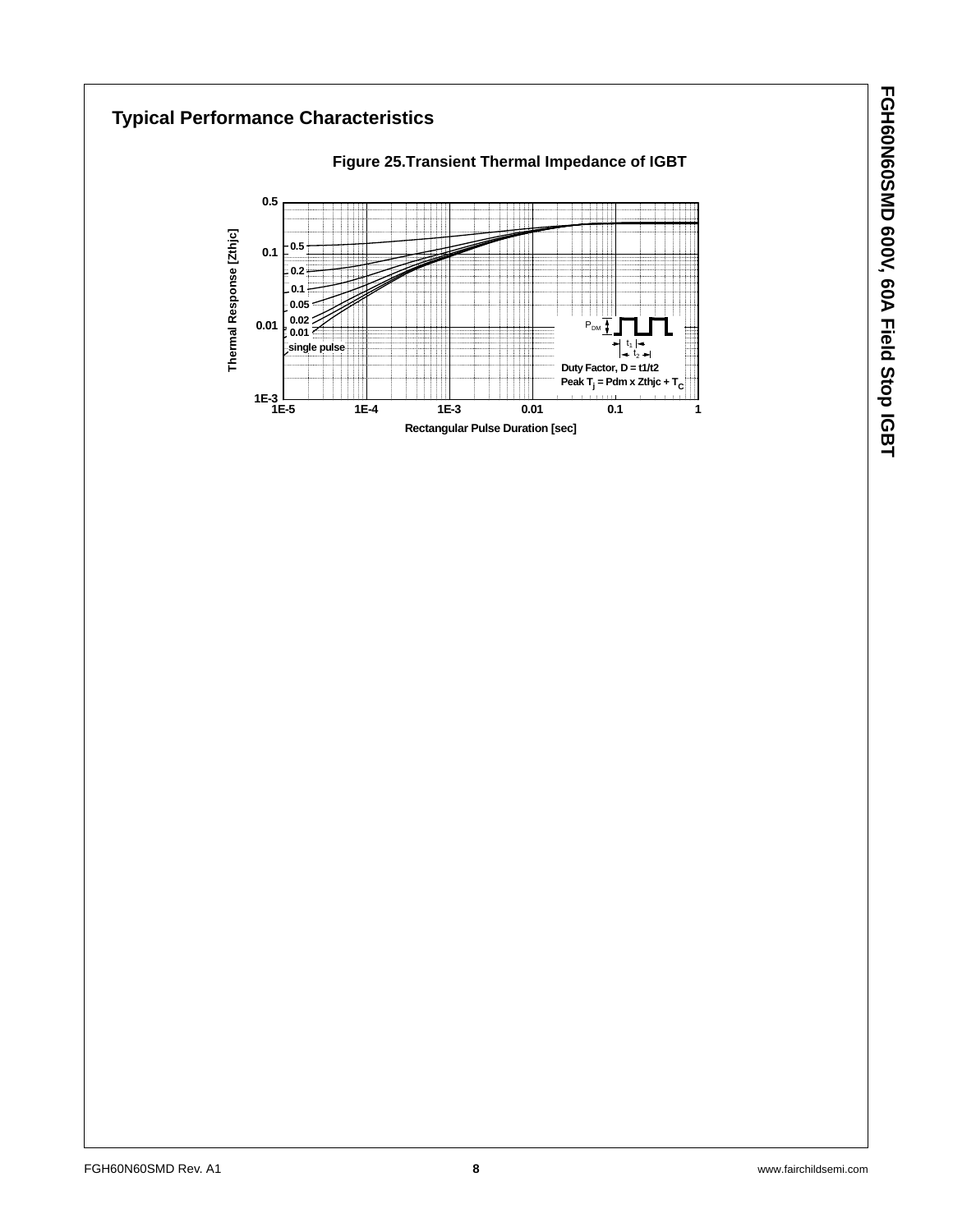